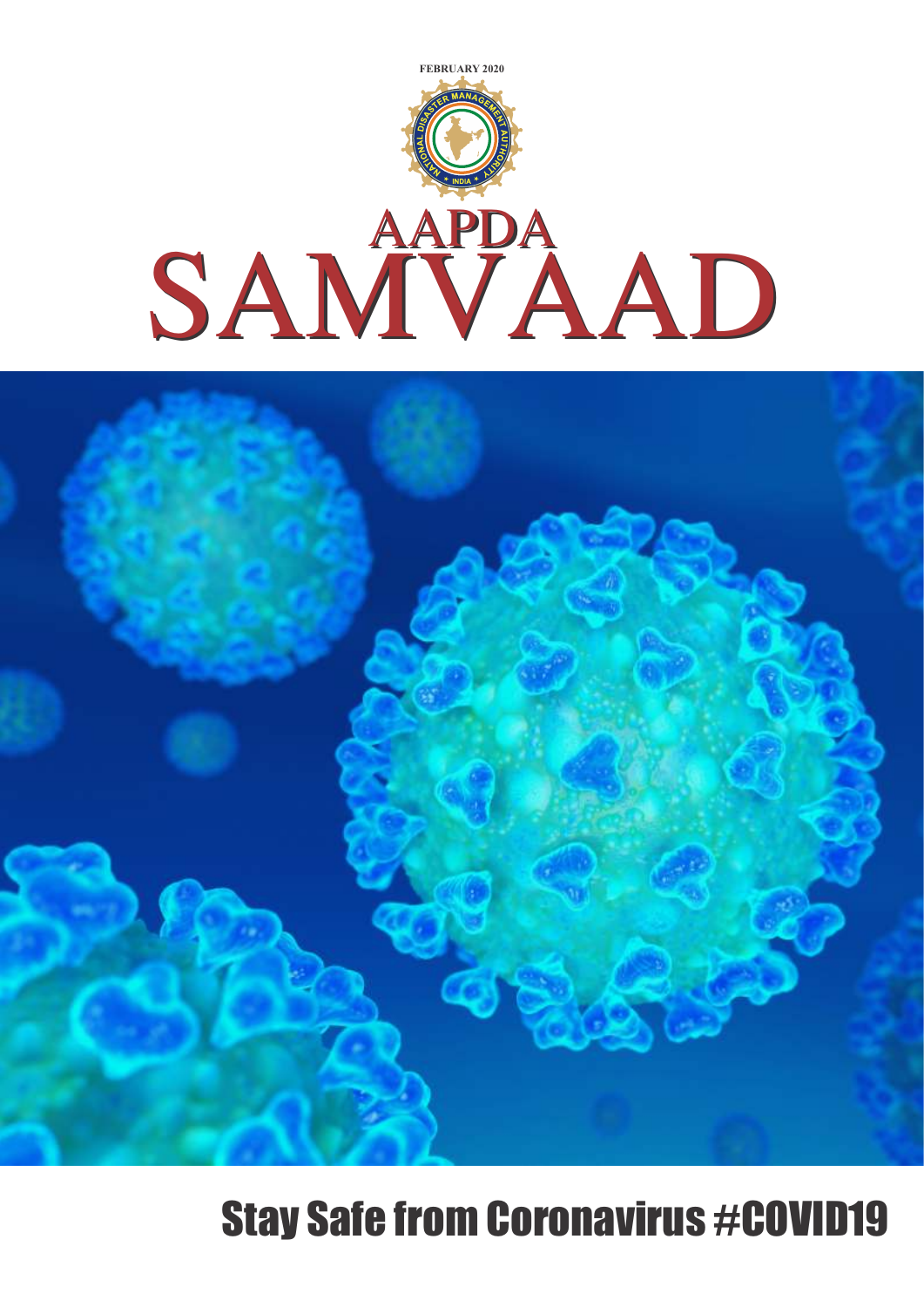# **APPPA participants visit NDMA**



Forty-six participants from Advanced Professional Programme in Public Administration (APPPA) visited NDMA on January 21, 2020, with an aim to discuss the disaster management framework in India and best practices in the field.

To set the tone of the interaction, NDMA made a presentation outlining the global trends in disasters, the institutional mechanism for DRR in India and the functioning of the Authority. The presentation also talked about various projects being implemented by NDMA like National Cyclone Risk Mitigation Project (NCRMP), National School Safety Programme (NSSP) and other Capacity Building Projects besides the specific impact of climate change leading to an increase in heat waves related mortality in the country.

Issues such as the role of satellites in Early Warning, coordination mechanism for disaster relief distribution, and preparedness for Chemical, Biological, Radiological and Nuclear disasters were also discussed.

### **NDRF celebrates its 15th Raising Day**

The National Disaster Response Force (NDRF) celebrated its 15th Raising Day in New Delhi on January 18, 2020. The Union Minister of State for Home Affairs, Shri Nityanand Rai was the chief guest on this occasion and Shri G.V.V. Sarma, Member Secretary, NDMA was the Guest of Honour.

While congratulating the Force, the Minister said that since its inception in 2006, NDRF has saved more than one lakh lives and rescued/evacuated over 6.7 lakh people during disasters.

Shri G.V.V. Sarma also appreciated hard work, sincerity and dedication of Force personnel and applauded its efforts in disaster risk reduction. He also emphasized on the capacity building with SDRFs and procuring the modern equipment and technology for disaster management.



On the occasion, a workshop was also conducted on 'Urban flooding & challenges' and 'Biological Emergencies & New Technology in Disaster Management'.

The programme was attended by the Heads of premier disaster management Institutes, senior officers of Central Police Forces and dignitaries from various central agencies.

### **MoU signed with C-DOT**



**AAPDA SAMVAAD** | FEBRUARY 2020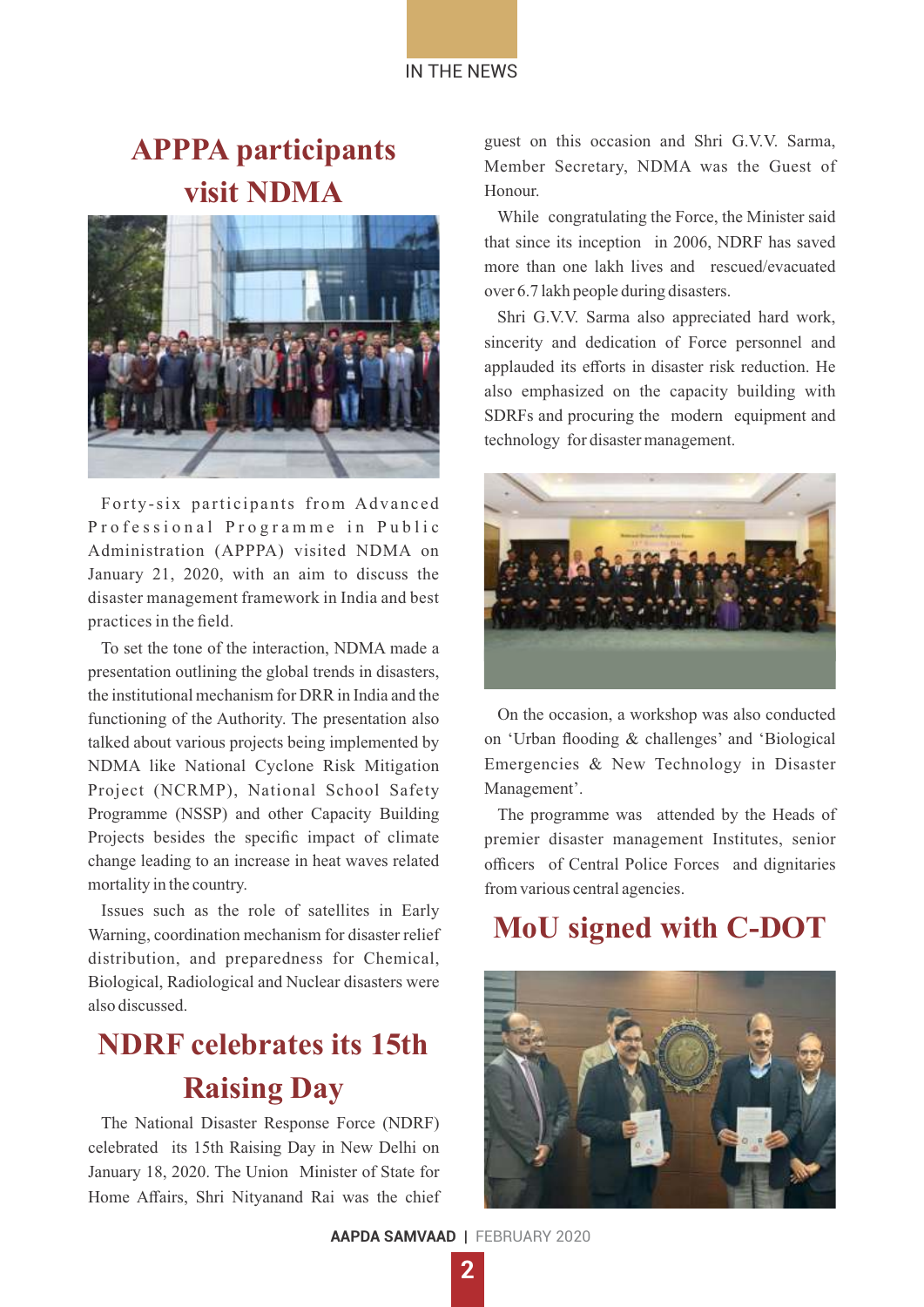

NDMA has signed a Memorandum of Understanding (MoU) with Centre for Development of Telematics (C-DOT) for rolling out Common Alerting Protocol Compliant Disaster Early Warning Platform (Pilot) Project in Tamil Nadu. The MoU was signed in New Delhi on January 30, 2020. It would facilitate dissemination of disaster related Alerts/Warnings over SMS in English/Tamil to all stakeholders in affected geographical area.

# **Meeting on museums and cultural heritage issues**



NDMA held a meeting with representatives of National Mission of Manuscripts (NMM), National Museum, National Archives of India (NAI), National Gallery of Modern Art (NGMA) and Archaeological Survey of India (ASI) on January 16, 2020, to take stock of the progress on decisions taken in the NDMA's meeting in October 2018 concerning museums and cultural heritage issues under the chairmanship of the Hon'ble Prime Minister. Earlier, meetings were was held in this regard in August and October 2019.

NMM informed that out of the around one crore manuscripts in the country, they have already documented around 44 lakh. Workshops on Manuscriptology and Palaeography have also been organized by NMM with disaster management as the main component. NDMA suggested that a Plan should be prepared to complete the documentation work in a time-bound manner.

It was informed by the Archaeological Survey of India (ASI) that it has identified five heritage monuments -Jaisalmer, Taj Mahal, Nalanda, Ramappa temple in Andhra Pradesh and Rani ki Vav in Gujarat - for preparing their DM Plans.

# **Task Force Meetings on GLOF Guidelines**



NDMA conducted the second and the third meeting of the Task Force on Preparation of Guidelines on Management of Glacial Hazards & Risks, especially Glacial Lake Outburst Floods (GLOFs) & Landslide Lake Outburst Floods (LLOFs) in New Delhi on December 17, 2019 and February 3, 2020, respectively.

NDMA is collaborating with Swiss Agency for Development and Cooperation (SDC), Embassy of Switzerland India, New Delhi to prepare the Guidelines. In the second meeting, the experts of the task force were requested to prepare the first draft of Guidelines by the end week of January, 2020. The draft of the guidelines were then discussed in the third meeting. Based on feedback on the draft chapters, a new draft will be prepared and circulated to all stakeholders.

### **Training programmes on Landslide Mitigation**

NDMA conducted a series of training programmes on "Landslide Mitigation and Detailed Project Report (DPR) Preparation" in collaboration with expert institutions - September 23-27, 2019 with Indian Institute of Technology-Mandi, November 25-29, 2019 with North East Hill University (NEHU) Shillong , November 14-15, 2019 with Central Building Research Institute - to impart training to officials of the landslide-affected State Governments line Departments, Central Government Departments and National Institutes of Technology.

The participants learnt about the landslide investigation and designing of mitigation measures for preparation of DPR in detail.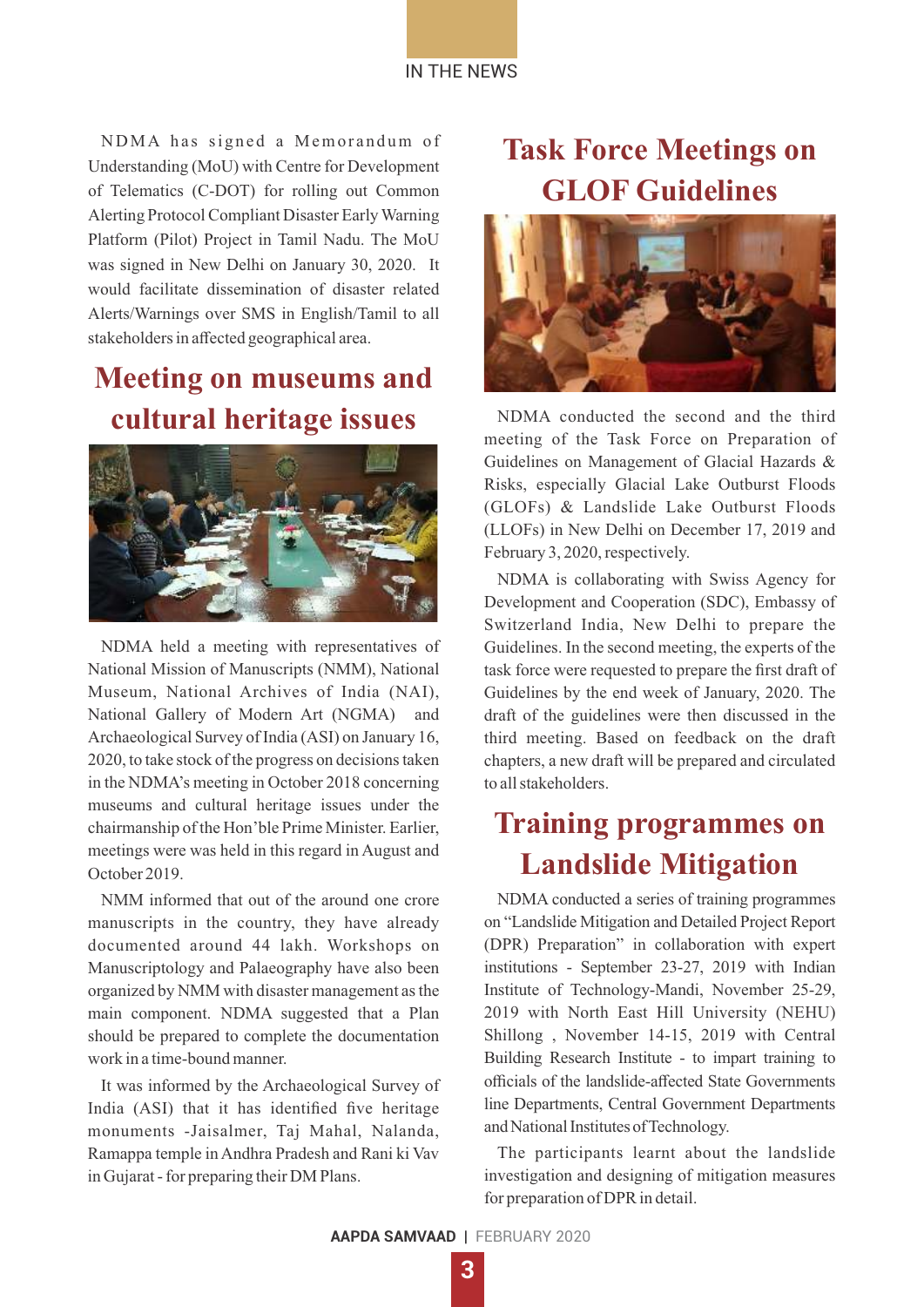# **Government of India has appointed new Members at NDMA**

### **Lt. Gen. Syed Ata Hasnain PVSM, UYSM, AVSM, SM, VSM & BAR (Retd.), Member**

Lt. Gen. Syed Ata Hasnain (Retd.) has commanded the Indian Army's Srinagar based 15 Corps and is a sought after analyst on Jammu & Kashmir, Pakistan, Middle East and transnational extremist violence. He writes for



various mainstream newspapers and appears on television debates on issues of strategic nature. He has also spoken at various institutions within and outside the country.

He is also the Chancellor of Central University of Kashmir, appointed by the President of India.

Lt. Gen. Hasnain has six decorations awarded by the President for India and two decorations awarded by the Army Chief. He actively served the Indian Army for 40 years.

#### **Shri Rajendra Singh PTM, TM, Member**

Shri Rajendra Singh has served as the Director General of the Indian Coast Guard. He has held various important Command and Staff appointments, both afloat and ashore, with the unique distinction of



commanding all classes of Indian Coast Guard ships. Shri Singh was instrumental in elevating the image of the Coast Guard to a multi-mission service.

Effective measures and policies were instituted during his tenure at the Coast Guard, which minimised the loss of property and life in the wake of Tsunami, floods and multiple cyclones.

#### **Shri Kamal Kishore, Member**

Shri Kamal Kishore has worked on disaster risk management issues for over twenty-five years. He has been a member of NDMA since 2015 where he works on policy and planning and anchors the Prime Minister's initiative on the global Coalition for Disaster Resilient Infrastructure. Prior to NDMA, he worked with the United Nations, the Asian Disaster Preparedness Centre and TARU. He has advised national governments in more than ten countries on disaster risk management issues and supported post-disaster recovery after major disasters in Bangladesh, India, Indonesia, Iran, Myanmar, Pakistan, the Philippines and Sri



Lanka. His early work includes support to post-disaster reconstruction after the Uttarkashi (1991) and Latur (1993) earthquakes.

*For more, please visit: https://ndma.gov.in/en/*

**AAPDA SAMVAAD** | FEBRUARY 2020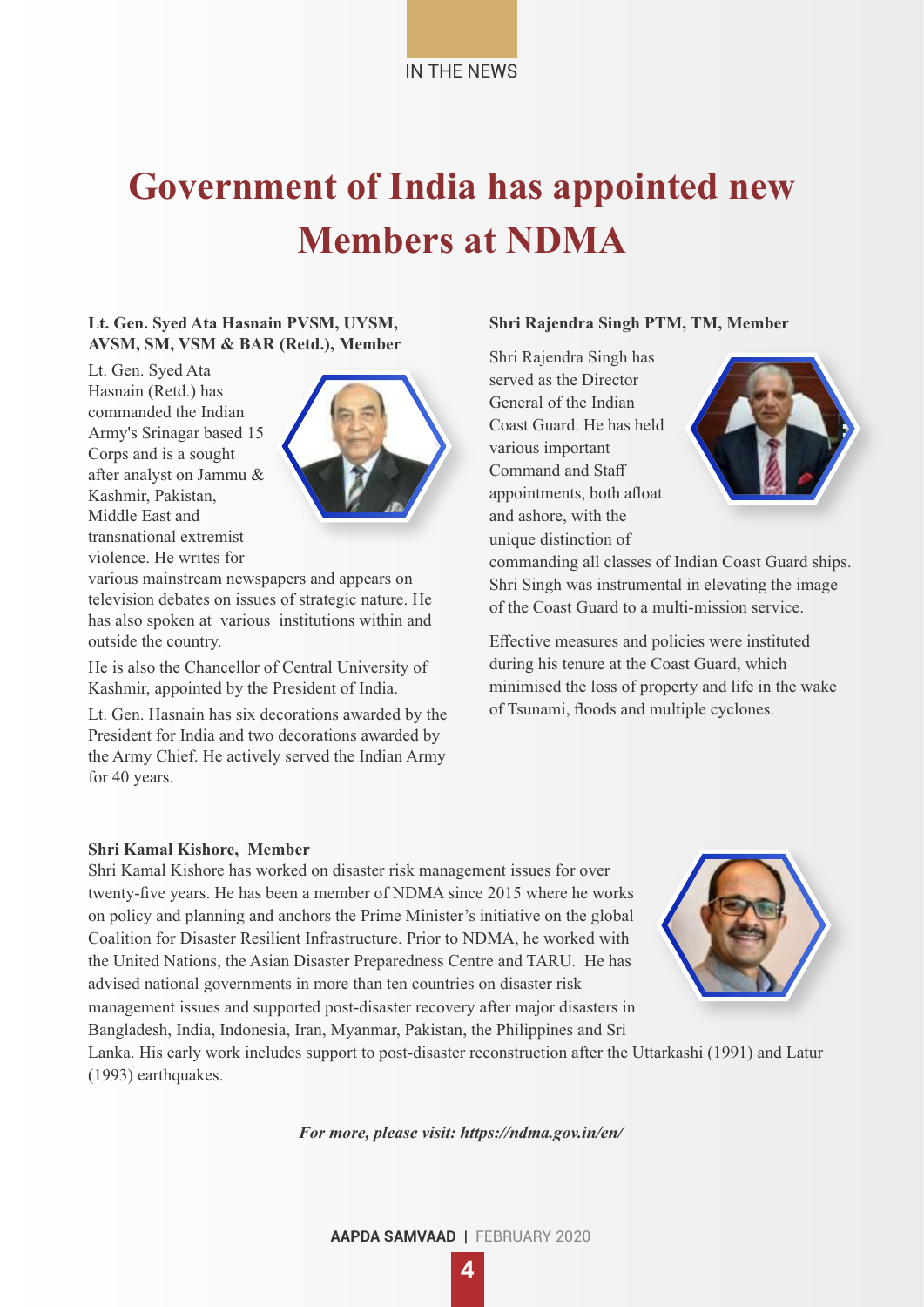#### IN THE NEWS



# **Aapda Prabandhan Puraskar SUBHASH CHANDRA BOSE**

**Disaster Mitigation & Management Centre(DMMC), Uttarakhand, clinched the Subhash Chandra Bose Aapda Prabandhan Puraskar in the institution category for 2020. The individual category award went to Shri KumarMunnan Singh. The award was announced on 23rd January on the birth anniversary of Netaji Subhash Chandra Bose. It carries a certificate each and a cash prize of Rs. 51 lakh and Rs. 5 lakh in the institution and the individual categories respectively.**

**Formed in 2006, DMMC, Uttarakhand, discharges the functions of State Disaster Management Authority under the Government of Uttarakhand. Shri K. M. Singh has contributed immensely to Disaster Management. He was appointed as a founder Member of the National Disaster Management Authority in 2005.**

**AAPDA SAMVAAD** | FEBRUARY 2020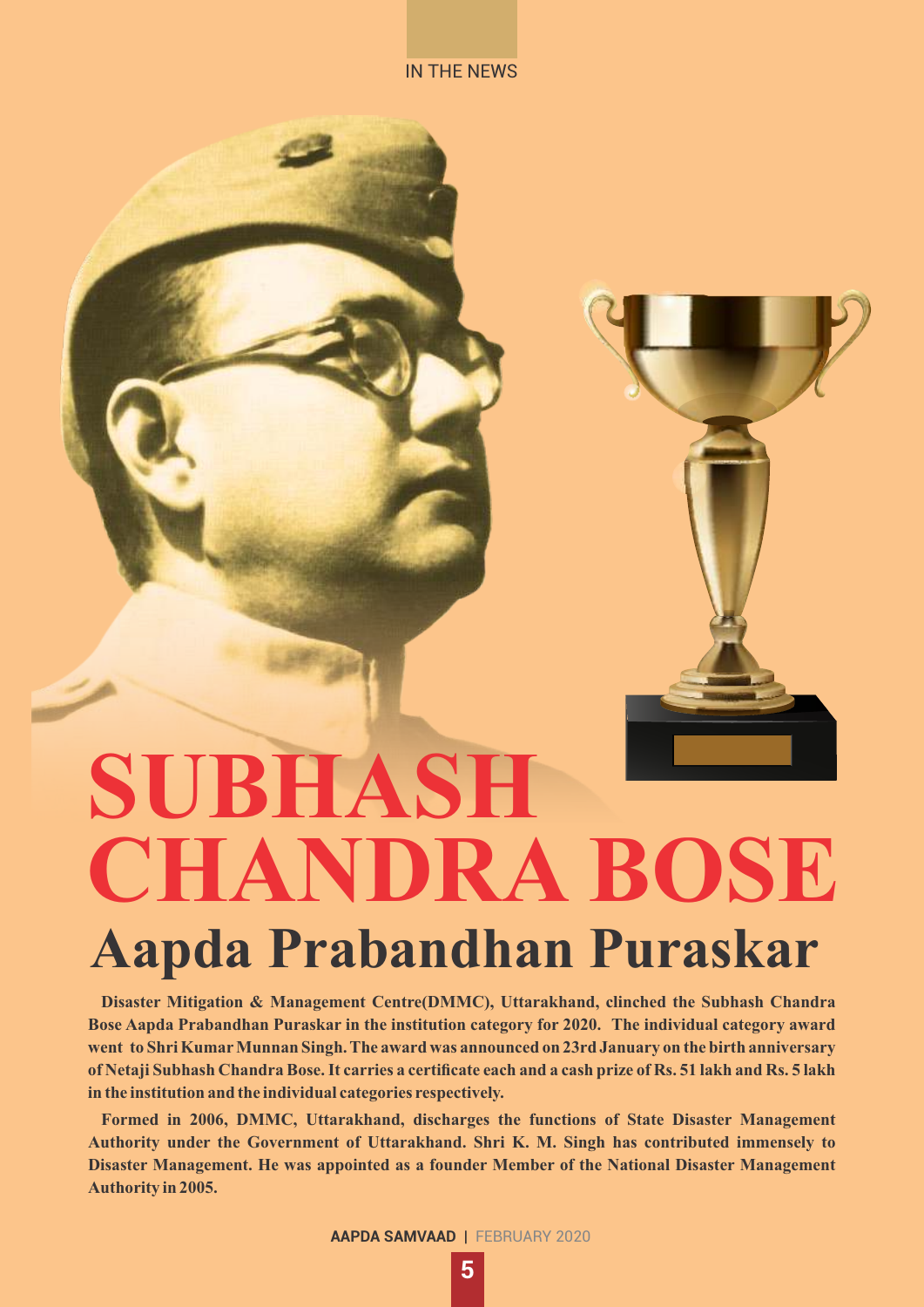

# LESSONS FROM A FIRE TRAGEDY



*The Anaj Mandi fire mishap was allegedly caused due to short-circuit on the second floor of a four-storey building. The residential building, which was being used for manufacturing products, did not have a No Objection Certificate (NOC) from the Fire Department.*

#### **- Shri P. N. Rai, Member, Bihar State Disaster Management Authority**

Yet another fire tragedy in our urban areas - this time at Anaj Mandi, Delhi - has sparked widespread outrage among the general public. The fire that occurred in the early hours of December 8, 2019 killed more than 40 people. It has again highlighted the inadequacy of our emergency response system, in this case the fire fighting system. Combined with this, lack of compliance with fire safety codes, community awareness on even basic preparedness measures, and lack of even basic urban planning in large parts of our cities has created a trend of increased fire risk. However, trend is not destiny. With a determined and concerted effort, the trend can not only be arrested but reversed too. However, this will require simultaneous work on long-term measures (increasing compliance of fire safety codes in buildings and settlements); medium-term measures (improving the capacity of fire services); and short-term measures (improving the preparednes of our fire fighters and communities).

This article aims to address some of these basic issues by drawing lessons from the Anaj Mandi fire. It appears that even with existing resources, the response could have been much better. This article highlights five key lessons:

**First,** inability to assess the extent of the fire and its impact timely compounded the impact. It is clear that it took a long time for the responders to have even a rough measure of the number of people likely to be trapped and requiring medical attention. In the absence of a professional medical response in the initial hours, some of the injured had to be sent to hospitals in auto rickshaws and Police Control Room (PCR) vans.

**Second,** lack of prior familairity with the area and prior engagement with the communities was a principal reason for the delay in estimating the number of people trapped in the building. It is not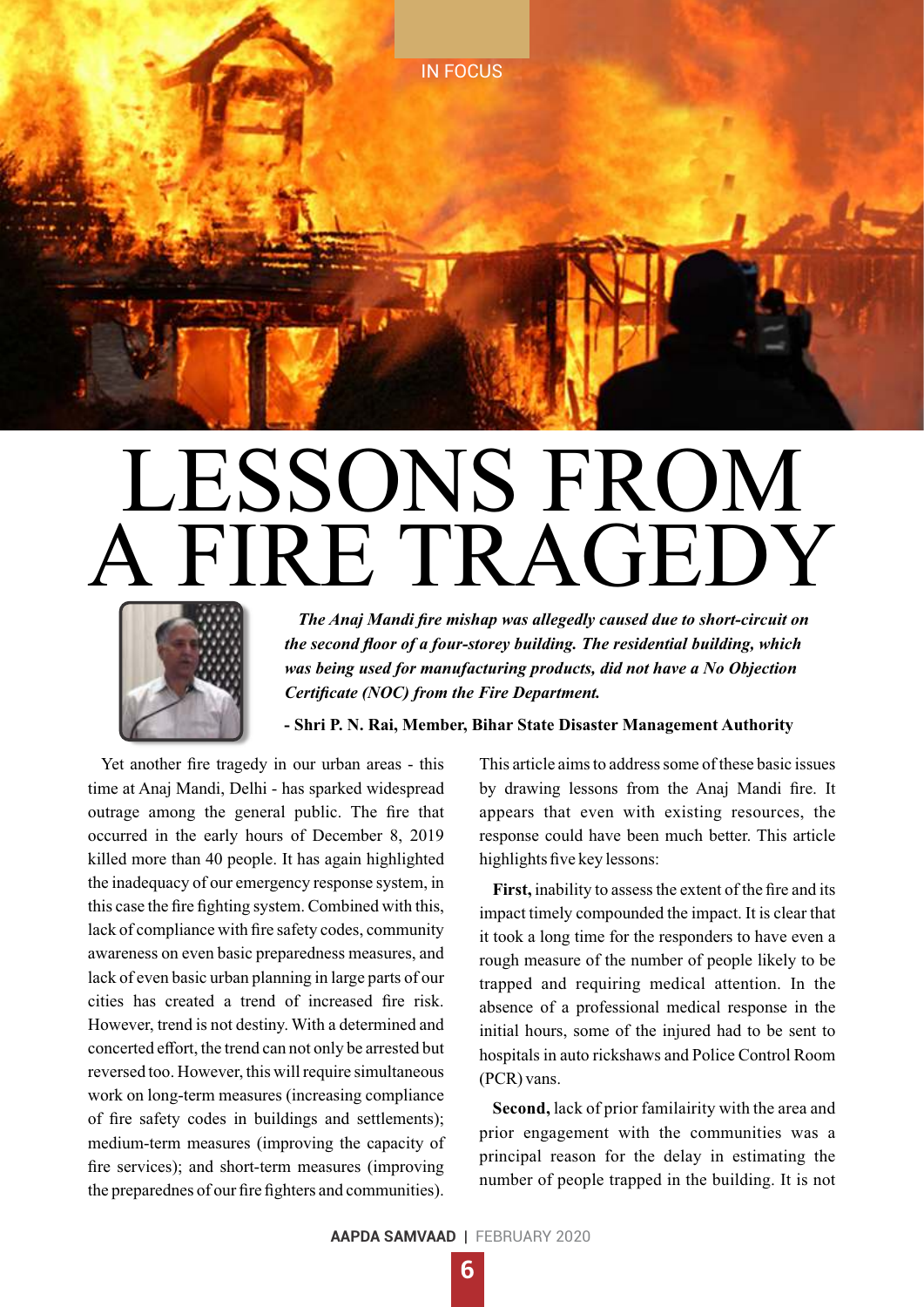### IN FOCUS

clear whether the knowledge of the local police and PCR van personnel and local informants was utilised to have an as-best-as-possible assessment of the situation. Correcting this requires two principal actions. The fire services need to do a reconnaissance of vulnerable areas and have dialogue with the communities from time to time through community outreach. The fire services do organise such activities but it needs a boost. In addition, the fire tenders need to be equipped with communication equipment, especially mobiles, so that they can begin to get basic information even prior to arriving on site. Such an advance assessment could help in preparing for response including devising strategies and tactics seeking additional help such as early deployment of motorcycle-borne fire fighters to get a first hand report of the fire's extent.

**Third,** lack of proper pre-hospital medical response on site further compounded the impact. Apparently there was no arrangement for triage for those who were rescued. As a result everyone was sent to hospital.

**Fourth,** all the injured were sent to government hospitals as per press reports -- Safdarjung Hospital, Lady Hardinge Medical College and AIIMS Trauma Center – with some of them as far away as 22 km. Standard operating procedure demands that the administration enter into agreement with private hospitals in the jurisdiction so that in case of any disaster, the injured/ affected are taken care of in nearest hospital. Moreover, burn patients need treatment which cannot be provided in every hospital.

**Fifth,** lack of a proper communication strategy in times of an incident meant that there was a lot of confusion, desperation and chaos among the relatives of those trapped or injured in the fire.

**Sixth,** lack of awareness of basic preparedness measures among the affected further compounded the impact. Majority of them were choked to death. Out of 43 casualties, asphyxiation caused 39. Those living in the building apparently were not aware as to how they could escape with smoke all around. There was no one to guide them. This brings us to the challenge of preparing the community. Agreed, it was an illegal unit which need not be there but given the fact that such issues exist in our country, should there be an effort to build capacity of such people?

Addressing the issues highlighted above need not take a lot of resources. These are the types of issues our fire services and the entire emergency management system can address over the short term while we also address the medium and long term issues.

*- The views and opinions expressed in the article are those of the author and do not necessarily reflect the official policy or position of NDMA.* 

### **If you are trapped by a fire:**



- Stay close to the floor if smoke permeates your location.
- Before opening a door, check it for heat. Use the back of your hand to test the temperature at the top of the door, the knob and the frame before opening. If it is hot, do not open.
- If you are unable to escape through a door, use a window. However, if it is too high to jump from a window, try to attract attention by waving something.
- If you can leave the room, close the door behind you this will slow down the progress of the fire. Crawl low.
- If your clothes catch fire, drop to the ground and roll to extinguish flames.

**AAPDA SAMVAAD** | FEBRUARY 2020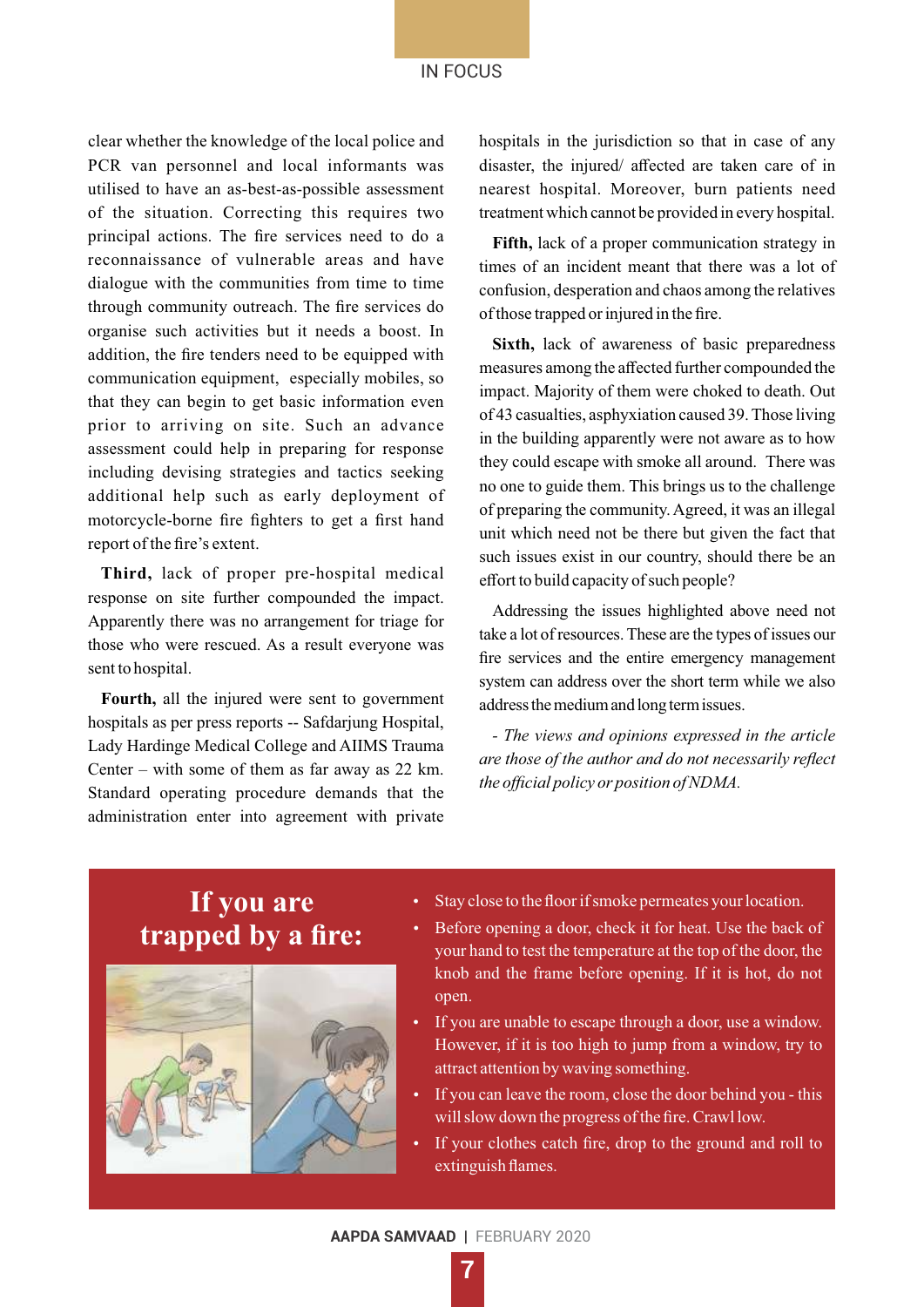# Coronavirus #COVID-19

Ministry of Health and Family Welfare, Govt. of India **\* #COVID19 Helpline: +91 -11 - 23978046**

**AAPDA SAMVAAD** | FEBRUARY 2020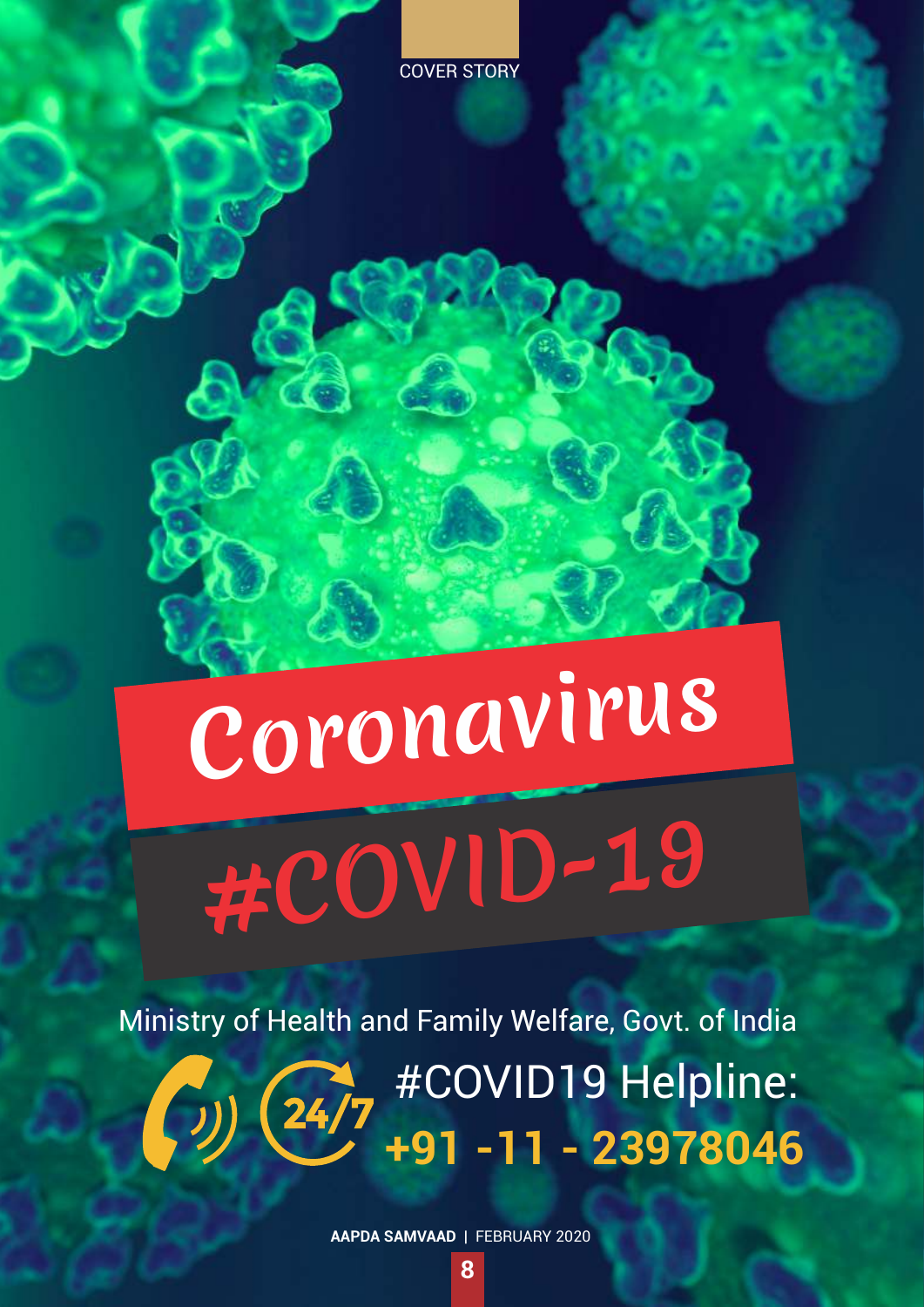### COVER STORY

**The risk of Coronavirus infection is spreading across the globe, including India. Reduce the risk of its infection by following these simple measures:**

- 1. Say Namaste, avoid shaking hands, hugging, kissing, etc.
- 2. Maintain a safe distance from everyone, especially those suffering from fever, cold or cough.
- 3. Cover your nose and mouth with a tissue or handkerchief when coughing or sneezing. Dispose the used tissue in a closed bin.
- 4. Remember to wash your hands frequently using soap and water or use an alcohol-based sanitiser
	- after coughing or sneezing
	- before and after cooking, and before eating
	- after using the washroom
- 5. Avoid travel, confined and crowded spaces.
- 6. Coronavirus spreads through contaminated surfaces. Avoid touching surfaces such as desks, door knobs, lift buttons, staircase railings, etc.
- 7. Don't use saliva to count currency notes or turn pages.
- 8. If you have cough, fever or difficulty in breathing, consult a doctor immediately.
- 9. Do not believe in or spread rumours. Pay heed to information from trusted sources (Ministry of Health and Family Welfare, Govt. of India, other central and state government agencies, international organisations such as the World Health Organisations).



### **CORONA VIRUS IS HIGHLY CONTAGIOUS**



AIR TRANSMISSION BY COUGH OR SNEEEZE



**PERSONAL CONTACT** 



**CONTAMINATED** OBJECTS



**PREVENTION**



COVER NOSE AND MOUTH WITH A TISSUE WHEN COUGHING OR SNEEZING. DISPOSE TISSUE IN A BIA



WASH YOUR HANDS FREQUENTLY WITH SOAP AND WATER



A MASK

# Stay Protected ! Stay safe from Corona virus !

**AAPDA SAMVAAD** | FEBRUARY 2020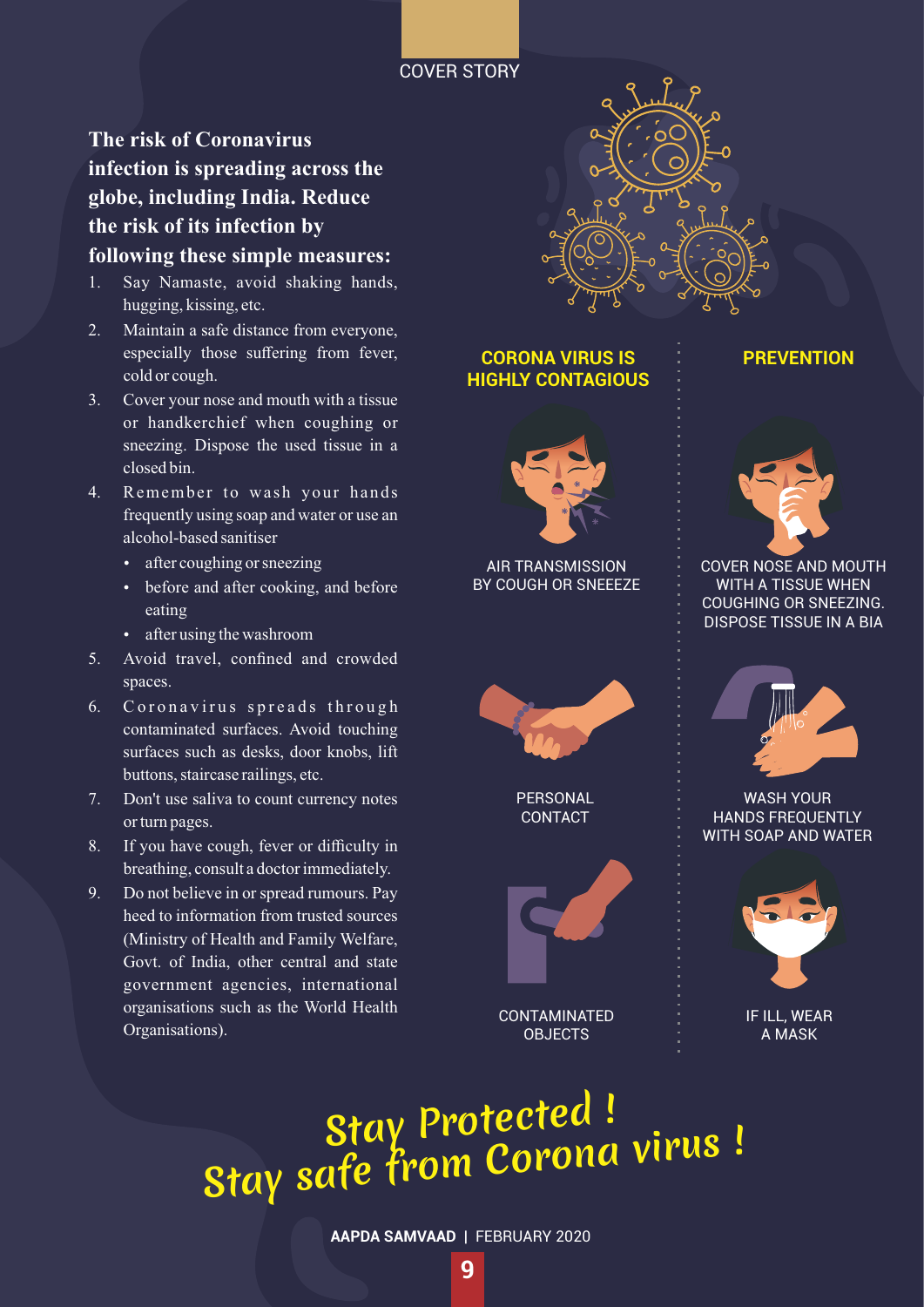### MOCK EXERCISE

# **FIRE SAFETY DRILLAT NDMA**

**Fire safety is key to a safe workplace. On January 10, 2020, NDMA carried out a fire drill by simulating a fire on the ground floor of the three-storey NDMA Bhawan. The aim of the exercise was to rehearse the Standard Operating Procedure in case of a fire accident. Lessons were learnt, gaps identified, response mechanism streamlined.**

# **IN CASE OF A FIRE:**

- **Raise an alarm and inform the Fire Brigade.**
- Do not panic; Stay calm.
- **•** Unplug all electrical appliances.
- **•** Try to extinguish the fire with available equipment.
- Ÿ **Close the doors and other openings. Place a wet cloth under the doors to stop the smoke from spreading. Use a wet cloth to cover yourmouth to filter inhalation.**
- **•** Exit immediately if the fire is out of control.
- $\cdot$  Do not go back for your possessions.
- $\cdot$  In case of burn injuries due to fire, pour water over burn until **pain subsides.**









**APDA SAMVAAD**